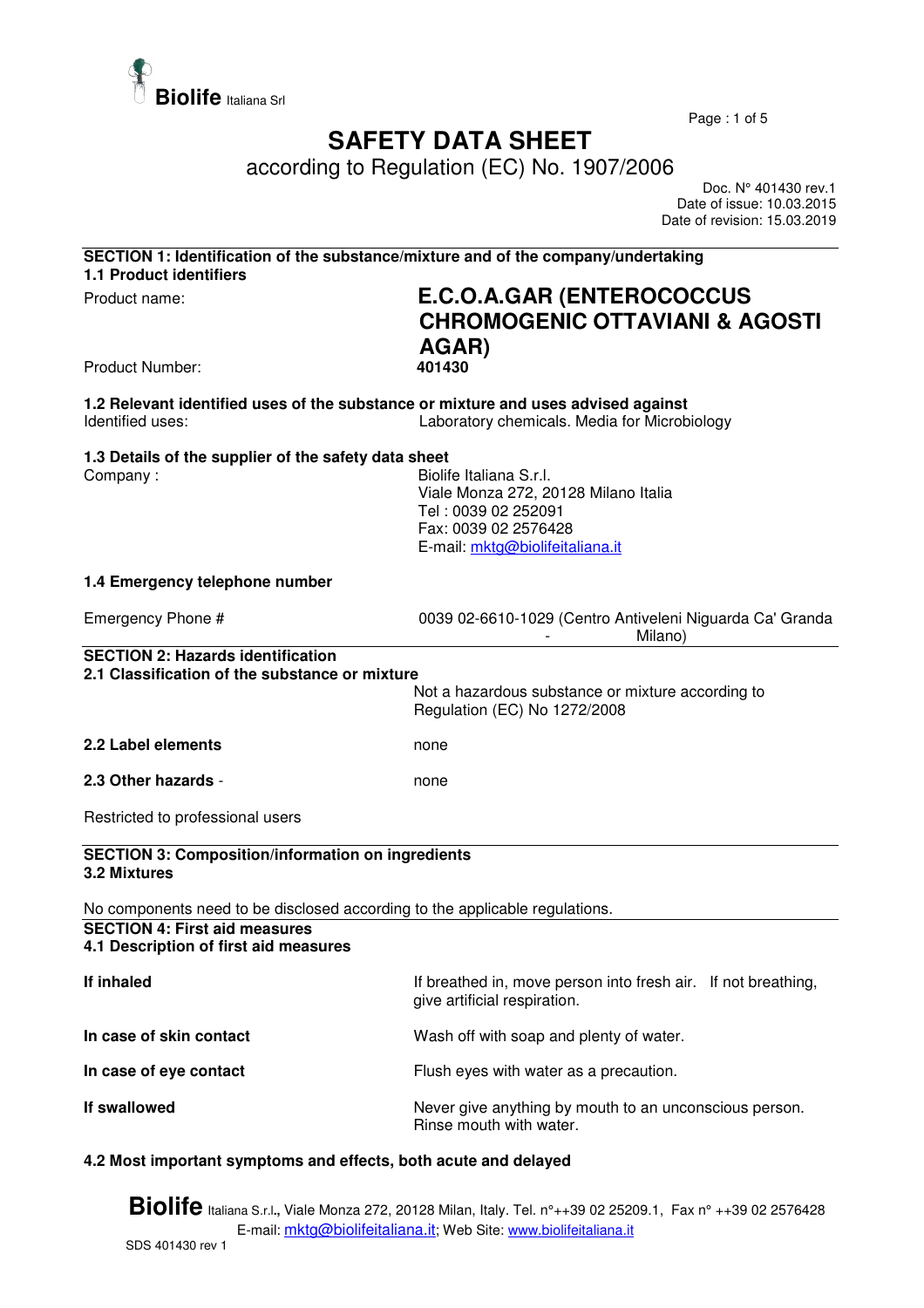

 Page : 2 of 5 The most important known symptoms and effects are described in the labelling (see section 2.2) and/or in section 11

**4.3 Indication of any immediate medical attention and special treatment needed** 

no data available

| <b>SECTION 5: Fire fighting measures</b><br>5.1 Extinguishing media                                                                      |                                                                                                                                                                |  |
|------------------------------------------------------------------------------------------------------------------------------------------|----------------------------------------------------------------------------------------------------------------------------------------------------------------|--|
| Suitable extinguishing media                                                                                                             | Use water spray, alcohol-resistant foam, dry chemical or<br>carbon dioxide.                                                                                    |  |
| 5.2 Special hazards arising from the substance or mixture                                                                                |                                                                                                                                                                |  |
|                                                                                                                                          | Carbon oxides, Hydrogen chloride gas, Sodium oxides                                                                                                            |  |
| 5.3 Advice for fire-fighters                                                                                                             | Wear self contained breathing apparatus for fire fighting if<br>necessary.                                                                                     |  |
| 5.4 Further information                                                                                                                  | no data available                                                                                                                                              |  |
| <b>SECTION 6: Accidental release measures</b>                                                                                            |                                                                                                                                                                |  |
| 6.1 Personal precautions, protective equipment and emergency procedures                                                                  | Avoid dust formation. Avoid breathing vapours, mist or gas.<br>For personal protection see section 8.                                                          |  |
| 6.2 Environmental precautions                                                                                                            | Do not let product enter drains.                                                                                                                               |  |
| 6.3 Methods and materials for containment and cleaning up                                                                                |                                                                                                                                                                |  |
|                                                                                                                                          | Sweep up and shovel. Keep in suitable, closed containers for<br>disposal.                                                                                      |  |
| 6.4 Reference to other sections                                                                                                          | For disposal see section 13.                                                                                                                                   |  |
| <b>SECTION 7: Handling and storage</b>                                                                                                   |                                                                                                                                                                |  |
| 7.1 Precautions for safe handling                                                                                                        | Provide appropriate exhaust ventilation at places where dust<br>is formed. Normal measures for preventive fire protection.<br>For precautions see section 2.2. |  |
| 7.2 Conditions for safe storage, including any incompatibilities                                                                         |                                                                                                                                                                |  |
|                                                                                                                                          | Keep container tightly closed in a dry and well-ventilated<br>place. Store in cool place. Hygroscopic.                                                         |  |
| 7.3 Specific end use(s)                                                                                                                  | Apart from the uses mentioned in section 1.2 no other<br>specific uses are stipulated                                                                          |  |
|                                                                                                                                          |                                                                                                                                                                |  |
| <b>SECTION 8: Exposure controls/personal protection</b><br>8.1 Control parameters<br><b>Components with workplace control parameters</b> |                                                                                                                                                                |  |
|                                                                                                                                          | It doesn't contain substances with occupational exposure<br>limit value.                                                                                       |  |
| 8.2 Exposure controls<br>Appropriate engineering controls                                                                                | General industrial hygiene practice.                                                                                                                           |  |
| Personal protective equipment                                                                                                            |                                                                                                                                                                |  |
| Eye/face protection                                                                                                                      | Use equipment for eye protection tested and approved under<br>appropriate government standards such as NIOSH (US) or<br>EN 166(EU).                            |  |
|                                                                                                                                          |                                                                                                                                                                |  |

**Biolife** Italiana S.r.l**.,** Viale Monza 272, 20128 Milan, Italy. Tel. n°++39 02 25209.1, Fax n° ++39 02 2576428 E-mail: mktg@biolifeitaliana.it; Web Site: www.biolifeitaliana.it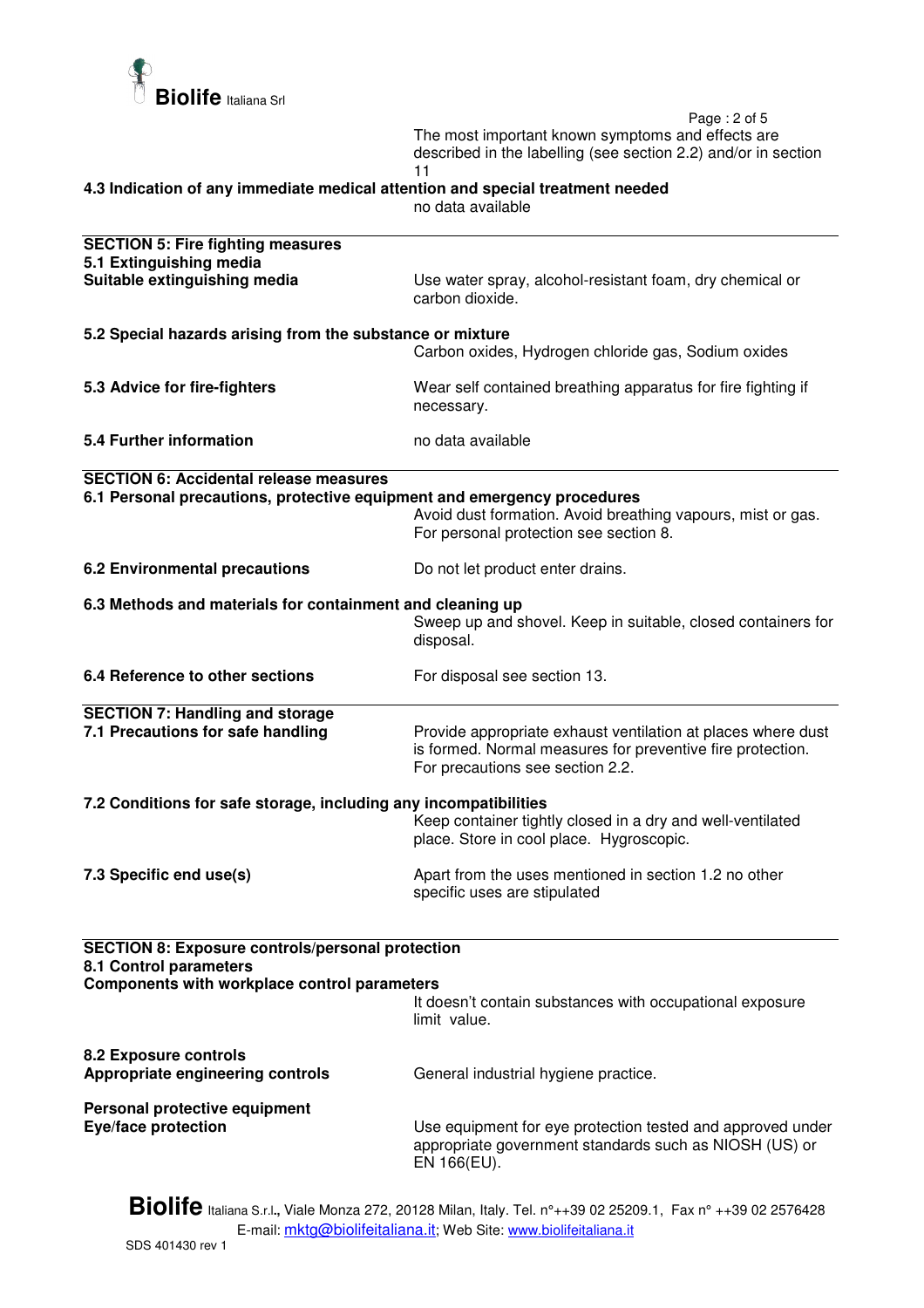

Page : 3 of 5

| <b>Skin protection</b>                   | Handle with gloves. Gloves must be inspected prior to use.<br>Use proper glove removal technique (without touching<br>glove's outer surface) to avoid skin contact with this product.<br>Dispose of contaminated gloves after use in accordance with<br>applicable laws and good laboratory practices.<br>Wash and dry hands.<br>The selected protective gloves have to satisfy the<br>specifications of EU Directive 89/686/EEC and the standard<br>EN 374 derived from it. |
|------------------------------------------|------------------------------------------------------------------------------------------------------------------------------------------------------------------------------------------------------------------------------------------------------------------------------------------------------------------------------------------------------------------------------------------------------------------------------------------------------------------------------|
| <b>Body Protection</b>                   | Choose body protection in relation to its type, to the<br>concentration and amount of dangerous substances, and to<br>the specific work-place. The type of protective equipment<br>must be selected according to the concentration and amount<br>of the dangerous substance at the specific workplace.                                                                                                                                                                       |
| <b>Respiratory protection</b>            | Respiratory protection is not required. Where protection from<br>nuisance levels of dusts are desired, use type N95 (US) or<br>type P1 (EN 143) dust masks. Use respirators and<br>components tested and approved under appropriate<br>government standards such as NIOSH (US) or CEN (EU).                                                                                                                                                                                  |
| <b>Control of environmental exposure</b> | Do not let product enter drains.                                                                                                                                                                                                                                                                                                                                                                                                                                             |

| a) Appearance Form:<br>powder<br>Colour:<br>no data available<br>b) Odour<br>no data available<br>c) Odour Threshold<br>no data available<br>no data available<br>d) pH<br>e) Melting point/freezing<br>no data available<br>point<br>f) Initial boiling point and<br>boiling range<br>no data available<br>g) Flash point<br>no data available<br>h) Evaporation rate<br>no data available<br>i) Flammability (solid, gas)<br>no data available<br>j) Upper/lower<br>flammability or<br>explosive limits<br>no data available<br>k) Vapour pressure<br>no data available<br>I) Vapour density<br>no data available<br>m) Relative density<br>no data available<br>n) Water solubility<br>no data available<br>o) Partition coefficient: n-octanol/<br>no data available<br>water<br>p) Auto-ignition temperature<br>no data available<br>q) Decomposition temperature<br>no data available<br>r) Viscosity<br>no data available<br>s) Explosive properties<br>no data available<br>t) Oxidizing properties<br>no data available | <b>SECTION 9: Physical and chemical properties</b><br>9.1 Information on basic physical and chemical properties |  |  |
|----------------------------------------------------------------------------------------------------------------------------------------------------------------------------------------------------------------------------------------------------------------------------------------------------------------------------------------------------------------------------------------------------------------------------------------------------------------------------------------------------------------------------------------------------------------------------------------------------------------------------------------------------------------------------------------------------------------------------------------------------------------------------------------------------------------------------------------------------------------------------------------------------------------------------------------------------------------------------------------------------------------------------------|-----------------------------------------------------------------------------------------------------------------|--|--|
|                                                                                                                                                                                                                                                                                                                                                                                                                                                                                                                                                                                                                                                                                                                                                                                                                                                                                                                                                                                                                                  |                                                                                                                 |  |  |
|                                                                                                                                                                                                                                                                                                                                                                                                                                                                                                                                                                                                                                                                                                                                                                                                                                                                                                                                                                                                                                  |                                                                                                                 |  |  |
|                                                                                                                                                                                                                                                                                                                                                                                                                                                                                                                                                                                                                                                                                                                                                                                                                                                                                                                                                                                                                                  |                                                                                                                 |  |  |
|                                                                                                                                                                                                                                                                                                                                                                                                                                                                                                                                                                                                                                                                                                                                                                                                                                                                                                                                                                                                                                  |                                                                                                                 |  |  |
|                                                                                                                                                                                                                                                                                                                                                                                                                                                                                                                                                                                                                                                                                                                                                                                                                                                                                                                                                                                                                                  |                                                                                                                 |  |  |
|                                                                                                                                                                                                                                                                                                                                                                                                                                                                                                                                                                                                                                                                                                                                                                                                                                                                                                                                                                                                                                  |                                                                                                                 |  |  |
|                                                                                                                                                                                                                                                                                                                                                                                                                                                                                                                                                                                                                                                                                                                                                                                                                                                                                                                                                                                                                                  |                                                                                                                 |  |  |
|                                                                                                                                                                                                                                                                                                                                                                                                                                                                                                                                                                                                                                                                                                                                                                                                                                                                                                                                                                                                                                  |                                                                                                                 |  |  |
|                                                                                                                                                                                                                                                                                                                                                                                                                                                                                                                                                                                                                                                                                                                                                                                                                                                                                                                                                                                                                                  |                                                                                                                 |  |  |
|                                                                                                                                                                                                                                                                                                                                                                                                                                                                                                                                                                                                                                                                                                                                                                                                                                                                                                                                                                                                                                  |                                                                                                                 |  |  |
|                                                                                                                                                                                                                                                                                                                                                                                                                                                                                                                                                                                                                                                                                                                                                                                                                                                                                                                                                                                                                                  |                                                                                                                 |  |  |
|                                                                                                                                                                                                                                                                                                                                                                                                                                                                                                                                                                                                                                                                                                                                                                                                                                                                                                                                                                                                                                  |                                                                                                                 |  |  |
|                                                                                                                                                                                                                                                                                                                                                                                                                                                                                                                                                                                                                                                                                                                                                                                                                                                                                                                                                                                                                                  |                                                                                                                 |  |  |
|                                                                                                                                                                                                                                                                                                                                                                                                                                                                                                                                                                                                                                                                                                                                                                                                                                                                                                                                                                                                                                  |                                                                                                                 |  |  |
|                                                                                                                                                                                                                                                                                                                                                                                                                                                                                                                                                                                                                                                                                                                                                                                                                                                                                                                                                                                                                                  |                                                                                                                 |  |  |
|                                                                                                                                                                                                                                                                                                                                                                                                                                                                                                                                                                                                                                                                                                                                                                                                                                                                                                                                                                                                                                  |                                                                                                                 |  |  |
|                                                                                                                                                                                                                                                                                                                                                                                                                                                                                                                                                                                                                                                                                                                                                                                                                                                                                                                                                                                                                                  |                                                                                                                 |  |  |
|                                                                                                                                                                                                                                                                                                                                                                                                                                                                                                                                                                                                                                                                                                                                                                                                                                                                                                                                                                                                                                  |                                                                                                                 |  |  |
|                                                                                                                                                                                                                                                                                                                                                                                                                                                                                                                                                                                                                                                                                                                                                                                                                                                                                                                                                                                                                                  |                                                                                                                 |  |  |
|                                                                                                                                                                                                                                                                                                                                                                                                                                                                                                                                                                                                                                                                                                                                                                                                                                                                                                                                                                                                                                  |                                                                                                                 |  |  |
|                                                                                                                                                                                                                                                                                                                                                                                                                                                                                                                                                                                                                                                                                                                                                                                                                                                                                                                                                                                                                                  |                                                                                                                 |  |  |
|                                                                                                                                                                                                                                                                                                                                                                                                                                                                                                                                                                                                                                                                                                                                                                                                                                                                                                                                                                                                                                  |                                                                                                                 |  |  |
|                                                                                                                                                                                                                                                                                                                                                                                                                                                                                                                                                                                                                                                                                                                                                                                                                                                                                                                                                                                                                                  |                                                                                                                 |  |  |
|                                                                                                                                                                                                                                                                                                                                                                                                                                                                                                                                                                                                                                                                                                                                                                                                                                                                                                                                                                                                                                  |                                                                                                                 |  |  |
|                                                                                                                                                                                                                                                                                                                                                                                                                                                                                                                                                                                                                                                                                                                                                                                                                                                                                                                                                                                                                                  |                                                                                                                 |  |  |
|                                                                                                                                                                                                                                                                                                                                                                                                                                                                                                                                                                                                                                                                                                                                                                                                                                                                                                                                                                                                                                  |                                                                                                                 |  |  |
| no data available<br>9.2 Other safety information                                                                                                                                                                                                                                                                                                                                                                                                                                                                                                                                                                                                                                                                                                                                                                                                                                                                                                                                                                                |                                                                                                                 |  |  |

**SECTION 10: Stability and reactivity** 

**10.1 Reactivity** no data available

**Biolife** Italiana S.r.l**.,** Viale Monza 272, 20128 Milan, Italy. Tel. n°++39 02 25209.1, Fax n° ++39 02 2576428 E-mail: mktg@biolifeitaliana.it; Web Site: www.biolifeitaliana.it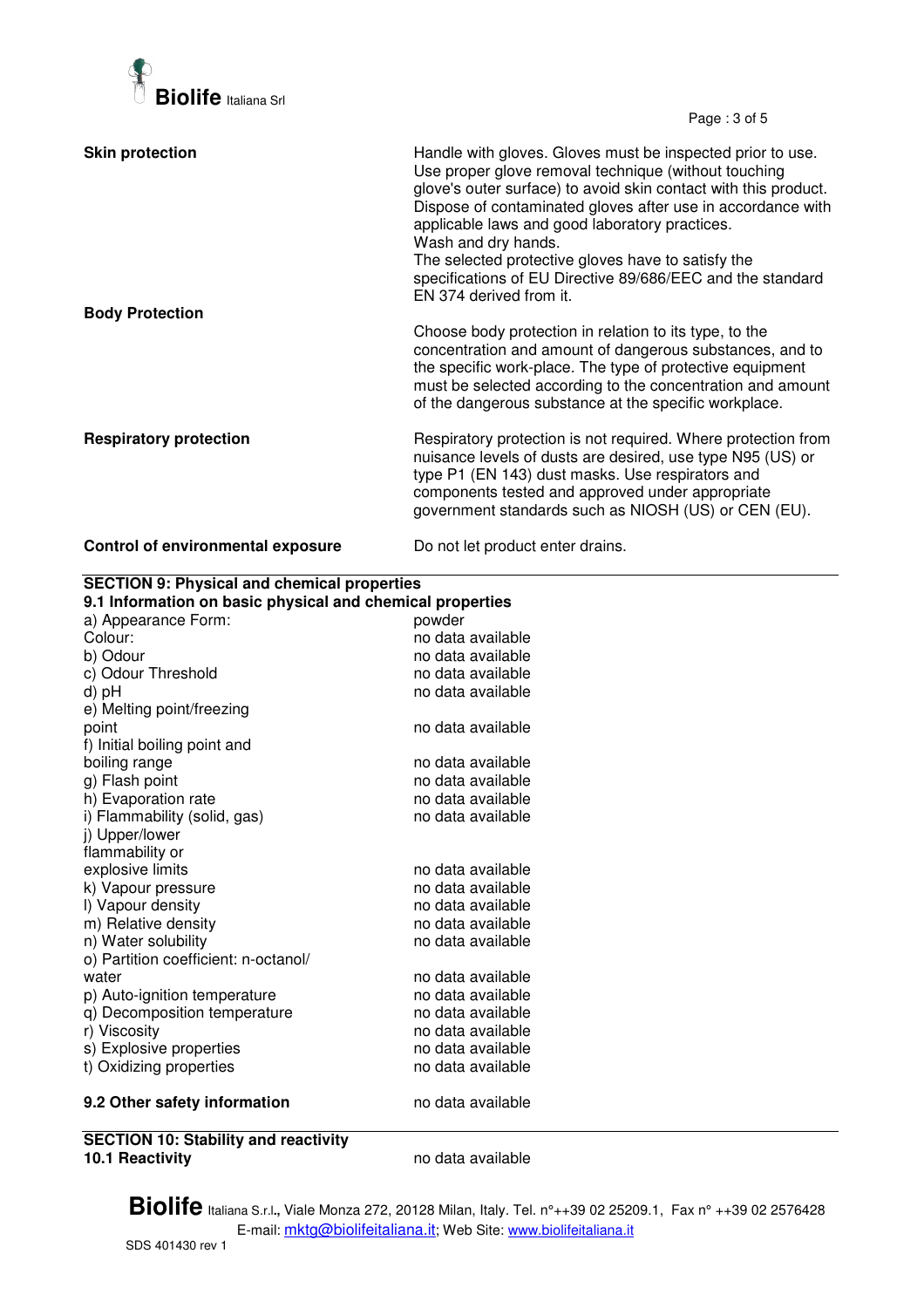

Page: 4 of 5

|                                                                                                                    | ι αγ <del>ο</del> . <del>τ</del> υι υ                                                                                                                               |  |
|--------------------------------------------------------------------------------------------------------------------|---------------------------------------------------------------------------------------------------------------------------------------------------------------------|--|
| <b>10.2 Chemical stability</b>                                                                                     | Stable under recommended storage conditions.                                                                                                                        |  |
| 10.3 Possibility of hazardous reactions                                                                            | no data available                                                                                                                                                   |  |
| 10.4 Conditions to avoid                                                                                           | no data available                                                                                                                                                   |  |
| 10.5 Incompatible materials                                                                                        | Strong oxidizing agents                                                                                                                                             |  |
| 10.6 Hazardous decomposition products                                                                              | Other decomposition products - no data available In the<br>event of fire: see section 5                                                                             |  |
| <b>SECTION 11: Toxicological information</b><br>11.1 Information on toxicological effects<br><b>Acute toxicity</b> | no data available                                                                                                                                                   |  |
| <b>Skin corrosion/irritation</b>                                                                                   | no data available                                                                                                                                                   |  |
| Serious eye damage/eye irritation                                                                                  | no data available                                                                                                                                                   |  |
| Respiratory or skin sensitisation                                                                                  | no data available                                                                                                                                                   |  |
| Germ cell mutagenicity                                                                                             | no data available                                                                                                                                                   |  |
| Carcinogenicity                                                                                                    | IARC: No component of this product present at levels greater<br>than or equal to 0.1% is identified as probable, possible or<br>confirmed human carcinogen by IARC. |  |
| <b>Reproductive toxicity</b>                                                                                       | no data available                                                                                                                                                   |  |
| Specific target organ toxicity - single exposure<br>no data available                                              |                                                                                                                                                                     |  |
| Specific target organ toxicity - repeated exposure<br>no data available                                            |                                                                                                                                                                     |  |
| <b>Aspiration hazard</b>                                                                                           | no data available                                                                                                                                                   |  |
| <b>Additional Information</b><br>thoroughly investigated.                                                          | RTECS: Not available<br>To the best of our knowledge, the chemical, physical, and toxicological properties have not been                                            |  |
| <b>SECTION 12: Ecological information</b><br>12.1 Toxicity                                                         | no data available                                                                                                                                                   |  |
| 12.2 Persistence and degradability                                                                                 | no data available                                                                                                                                                   |  |
| 12.3 Bio accumulative potential                                                                                    | no data available                                                                                                                                                   |  |
| 12.4 Mobility in soil                                                                                              | no data available                                                                                                                                                   |  |
| 12.5 Results of PBT and vPvB assessment                                                                            | PBT/vPvB assessment not available as chemical safety<br>assessment not required/not conducted                                                                       |  |
| 12.6 Other adverse effects                                                                                         | no data available                                                                                                                                                   |  |

**SECTION 13: Disposal considerations 13.1 Waste treatment methods**